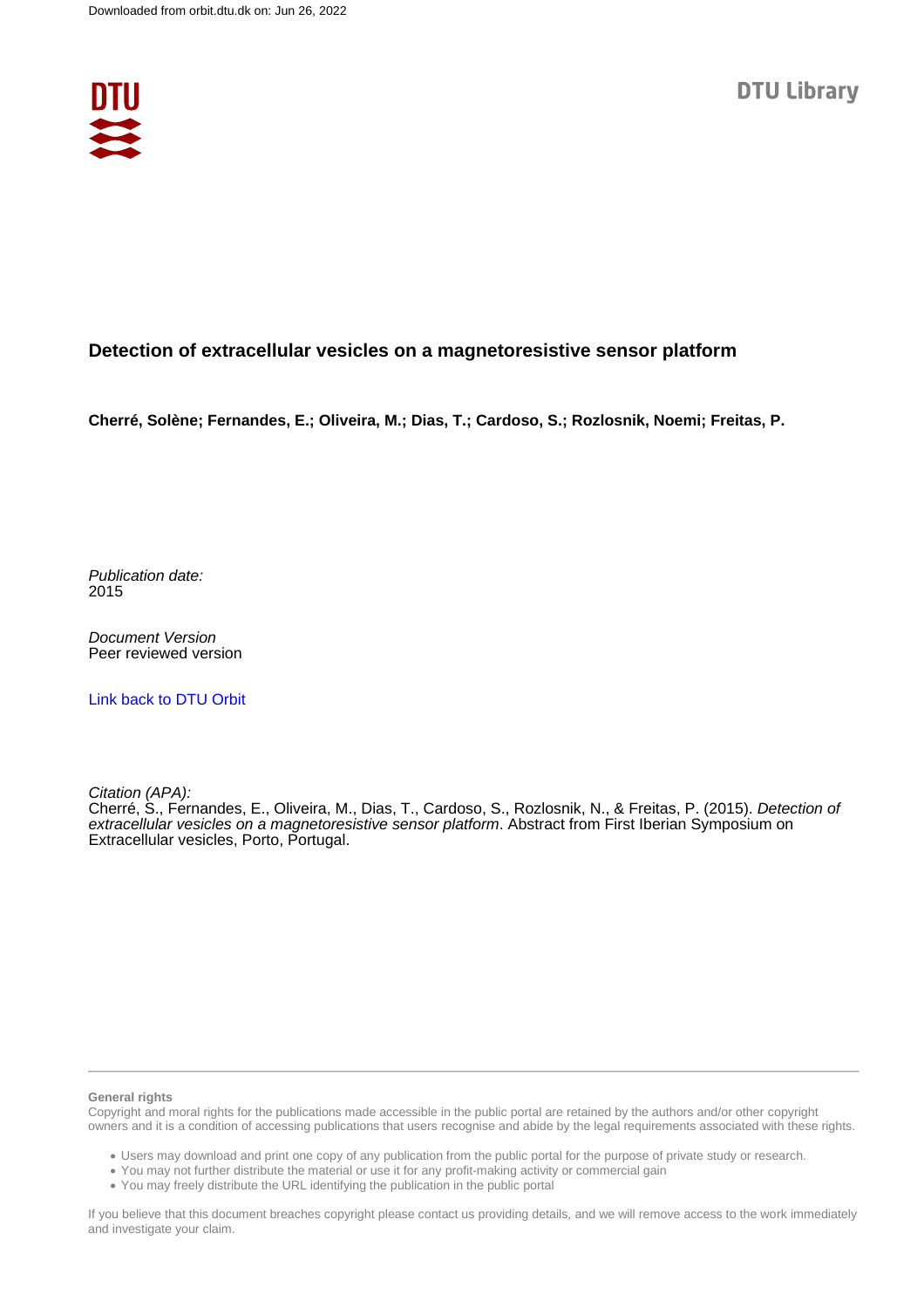

### **FIRST IRFRIAN MEETING** ON EXTRACELLULAR VESICLES 30 SEPTEMBER 2015 | PORTO | PORTUGAL

**ABSTRACT TEMPLATE:** *(Please follow the format below as an e.g.)*

**SELECT ONE OF THE THEMATIC AREAS WITH AN (X):**

- **\_\_\_\_\_ Applications in pathology: Infection**
- **\_\_\_\_\_ Applications in pathology: Cancer**
- **\_\_X\_\_\_ Other applications of Extracellular Vesicles**

# **A magnetoresistive sensor for the detection of extracellular vesicles derived from HUVEC cells**

S. Cherré  $1^*$ , E. Fernandes  $^2$  , M. Oliveira  $^2$ , T. Dias  $^3$ , S. Cardoso  $^3$ , N. Rozlosnik  $^1$ , P. Freitas  $^2$ 

<sup>1</sup> Department of Micro- and Nanotechnology, Technical University of Denmark, Kgs. Lyngby, Denmark, <sup>2</sup> INL - International Iberian Nanotechnology Laboratory, Braga, Portugal 3 INESC–MN—Instituto de Engenharia de Sistemas e Computadores–Microsistemas e Nanotecnologias and IN—

Institute of Nanoscience and Nanotechnology, Lisbon, Portugal

\* solch@nanotech.dtu.dk

**Abstract Body** *(max. 3000 characters with spaces for text plus references, size-10 font)*

Extracellular vesicles (EV) have gained a wide interest in the biomedical field<sup>[1](#page-1-0)</sup>. Even though they are presented as new type of diagnostic biomarkers for various diseases, the lack of adequate technologies for their characterization and detection remains an obstacle to their further use. Here, we present a proof-of-concept study for the sensing of EV using a magnetoresistive (MR) biochip platform. This MR platform was proven to be highly specific for the detection of DNA hybridization<sup>[2](#page-1-1)</sup> and for *Salmonella* sensing<sup>[3](#page-1-2)</sup> exhibiting detection limits lower than commercial devices and displaying results within less than one hour. The MR platform comprises 30

<span id="page-1-0"></span> <sup>1</sup> Burger D, et al(2013) Microparticles: biomarkers and beyond. Clin Sci (Lond) 124:423–41.

<span id="page-1-1"></span><sup>2</sup> Martins VC, et al (2009) Femtomolar limit of detection with a magnetoresistive biochip. Biosens Bioelectron 24:2690–5.

<span id="page-1-2"></span><sup>3</sup> Fernandes E, et al(2014) A bacteriophage detection tool for viability assessment of Salmonella cells. Biosens Bioelectron 52:239–46.

**ABSTRACT SUBMISSION DEADLINE: 15 AUGUST 2015**